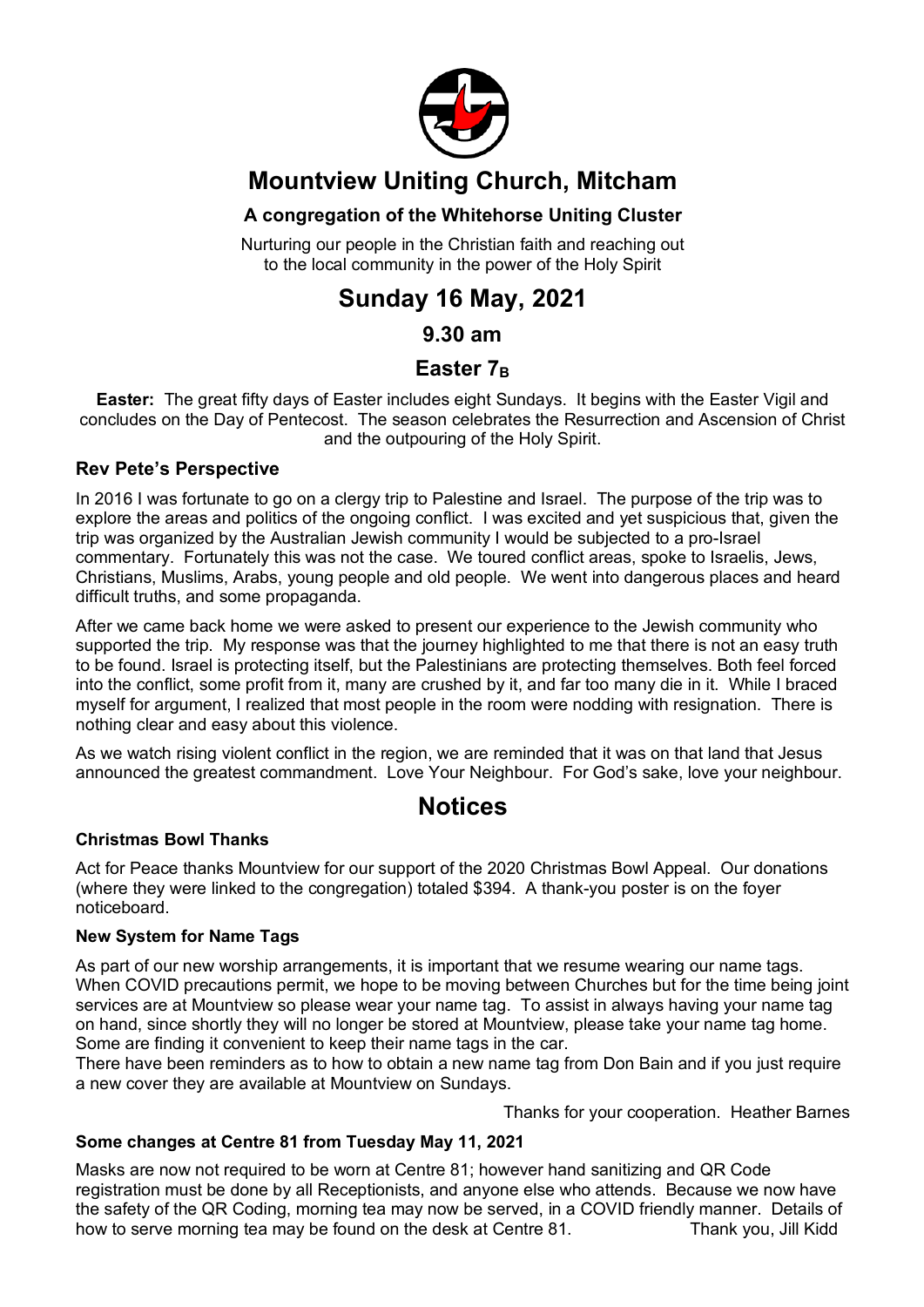#### **Mission and Outreach - "Marrageil Baggarrook" (Mountview House)**

You will be aware that the 'Mountview House' project, next door to our church, is nearing completion. This new building will provide short-term accommodation for people in need and will be managed by Uniting. Uniting has chosen the indigenous name 'Marrageil Baggarrook' for the facility, which means 'divine women'.

There is still an opportunity for members of all congregations to see this facility on Tuesday 18 May from 9.30 to 11.00 am. Centre 81 will be open between 10.00 am and 12.00 for people to drop in for a 'cuppa'. All are welcome to call in.

Lynne Rosenthal, Secretary, Whitehorse Regional Council.

#### **Pastoral Partners Meeting TODAY Sunday 16 May**

We will meet following the Worship Service. Looking forward to seeing you.

Heather Barnes, Pastoral Partners Co-ordinator

#### **NEXT Sunday, Pentecost Sunday**

On Sunday 23rd May, Pentecost Sunday, there will be a combined service for the Whitehorse Cluster at Mountview Uniting Church. Start time for the service will be 10am.

Lynne Rosenthal.

#### **Sunday Evening Forum at Forest Hill – Sunday 30th May at 4.30 – 6.30 pm**

This is an opportunity for members of the Whitehorse Cluster to meet together informally and listen to a speaker on an important subject. The Rev Dr Sunny Chen, Presbytery Minister, Congregations, will present on 'The role of Presbytery and Strategies for the Future of Congregations' followed by Q&A. A light meal will be served (COVID Safe). Please indicate your intention to attend (for catering) to message on 98773562 or email: fhuc.contact@gmail.com. Details are on the flyer attached and on our Notice Board.

#### **Worship Roster**

**This Sunday 16 May Rev Tina Ng (Leader)**

Denyse Ward (Vestry/Fellowship) Jenny Balshaw (Fellowship) John Cosstick (Lead Steward)

**Next Sunday 23 May Combined Service (Pentecost)** All ministers Jill Kidd (Vestry/Fellowship) Colleen Rowe (Fellowship) Peter Cox (Lead Steward)

#### **Lectionary Readings**

**This Sunday 16 May:** Helen Jackson Acts 1: 15-17, 21-26 Psalms 1 1 John 5: 9-13 John 17: 6-19

**Next Sunday 23 May:** David Rowe Acts 2: 1-21 or Ezekiel 37: 1-14 Psalms 104: 24-34, 35b Romans 8: 22-27 or Acts 2: 1-21 John 15: 26-27; 16: 4b-15

#### **Prayer Cycles**

Rostered members for 'Prayers of The People' – please email your prayer (for your upcoming Sunday) to multi-media@mountview.unitingchurch.org.au before 6pm Thursday

#### **This Sunday 16 May:**

Margot Kemke World: Bangladesh, Bhutan, Nepal Ecumenical: St Luke's Anglican, Vermont UCA: Blackburn (The Avenue); Uniting's East Burwood Centre

#### **Next Sunday 23 May:**

John Williams World: Indian Ocean Islands: Comoros, Madagascar, Maldives, Mauritius, Seychelles Ecumenical: St Philip's Catholic, Blackburn North UCA: Boronia Road; Epworth Hospital Chaplaincy